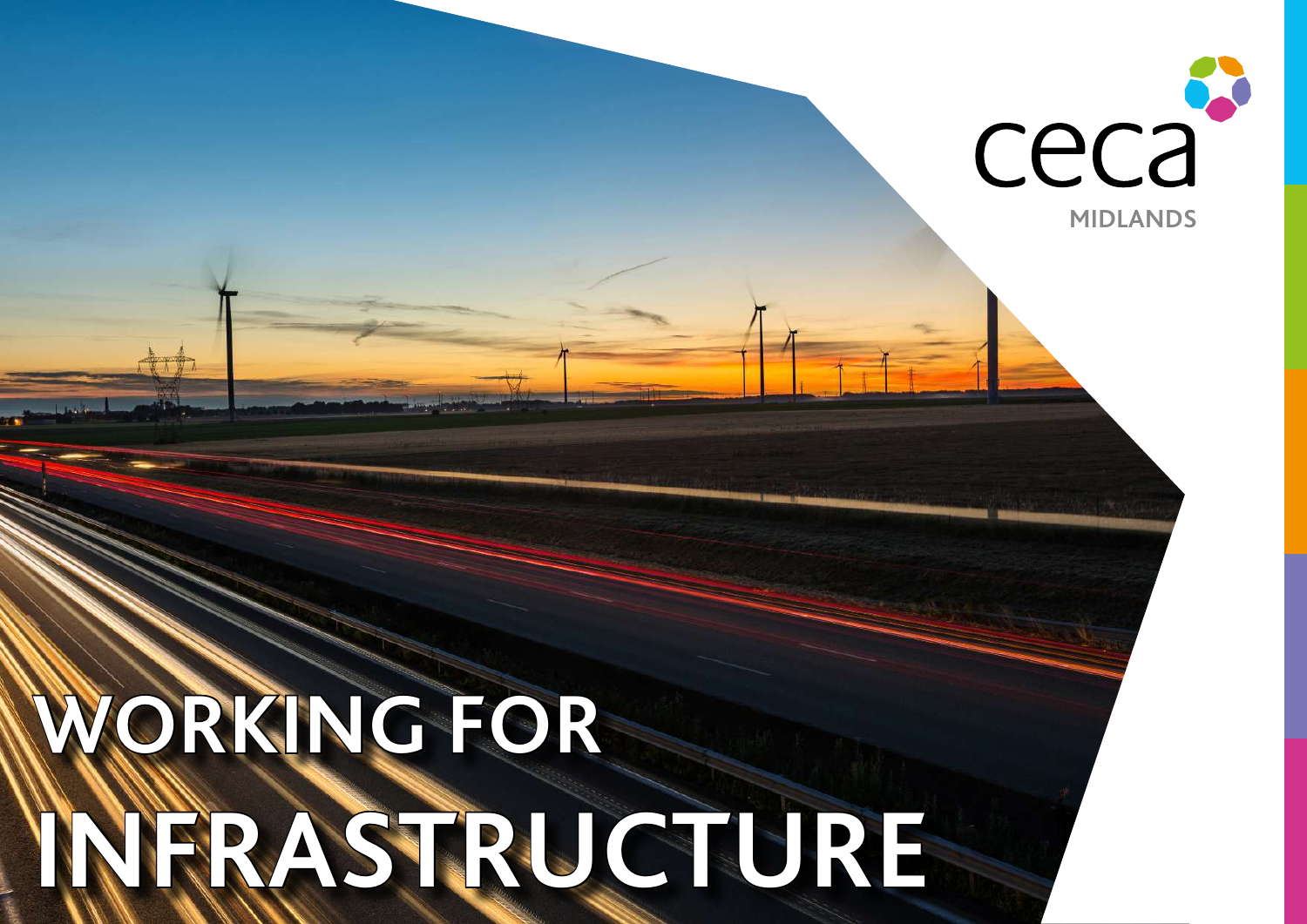

# **WELCOME TO CECA**

# **About CECA**

The Civil Engineering Contractors Association (CECA - pronounced 'seeka') is the foremost representative body for civil engineering contractors in the UK.

CECA was established in 1996, but its provenance stretches much further back as it was born out of the Federation of Civil Engineering Contractors, which was first established in 1919.

Today CECA has over 300 member companies employing more than 250,000 employees and our members deliver around 80% of all civil engineering activity in the UK, work worth around £15 billion every year. CECA members range from the largest infrastructure companies in the UK to smaller specialist SMEs. Our members build and maintain the UK's infrastructure networks in transport, energy, water, waste and communications.

**www.ceca.co.uk**

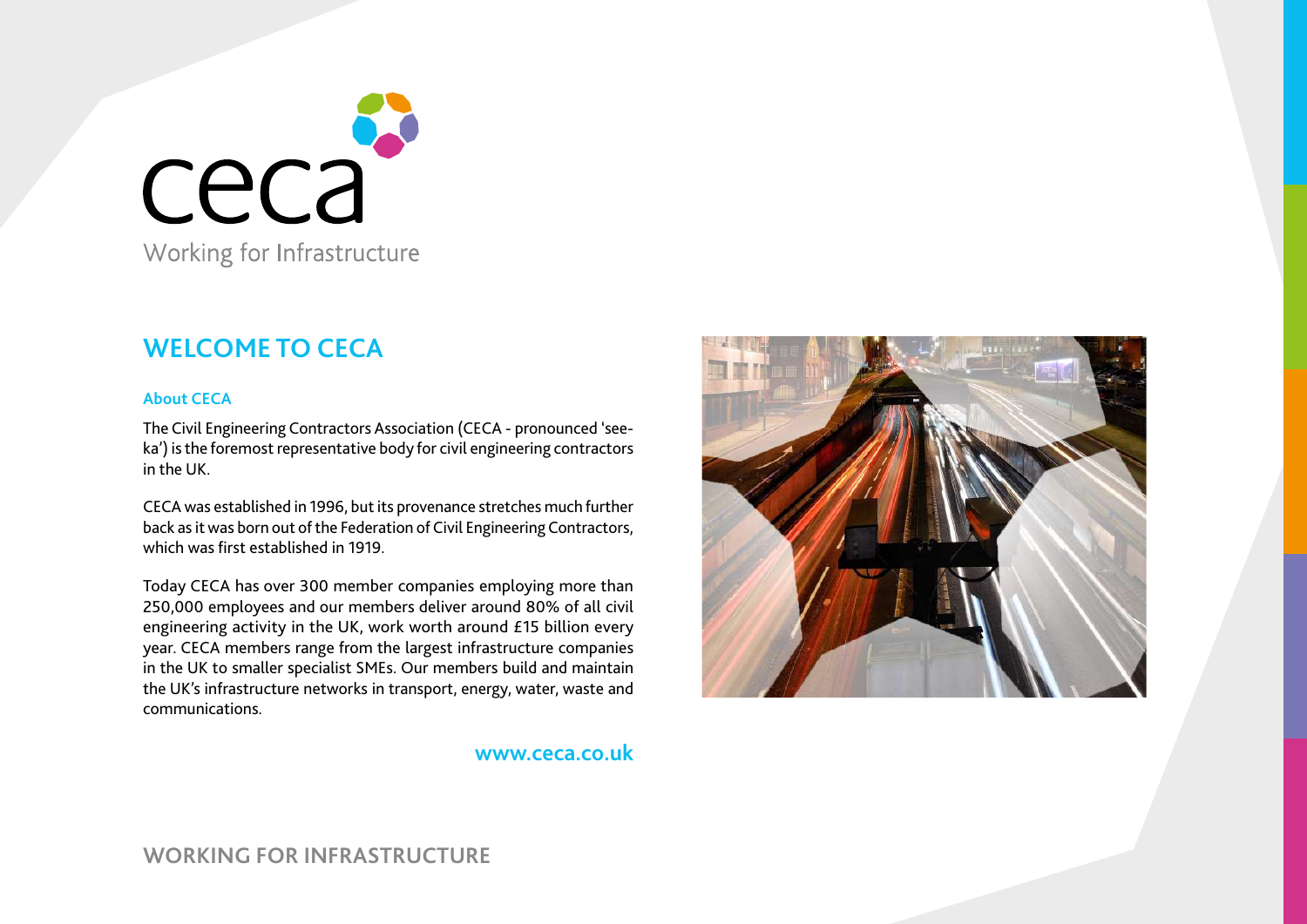







Established in **1919** as FCEC Over **300** member companies Over **250,000 people** employed by members



Representing c. **80% of civil engineering activity** in the UK



Member activity equates to over **£15 billion** per annum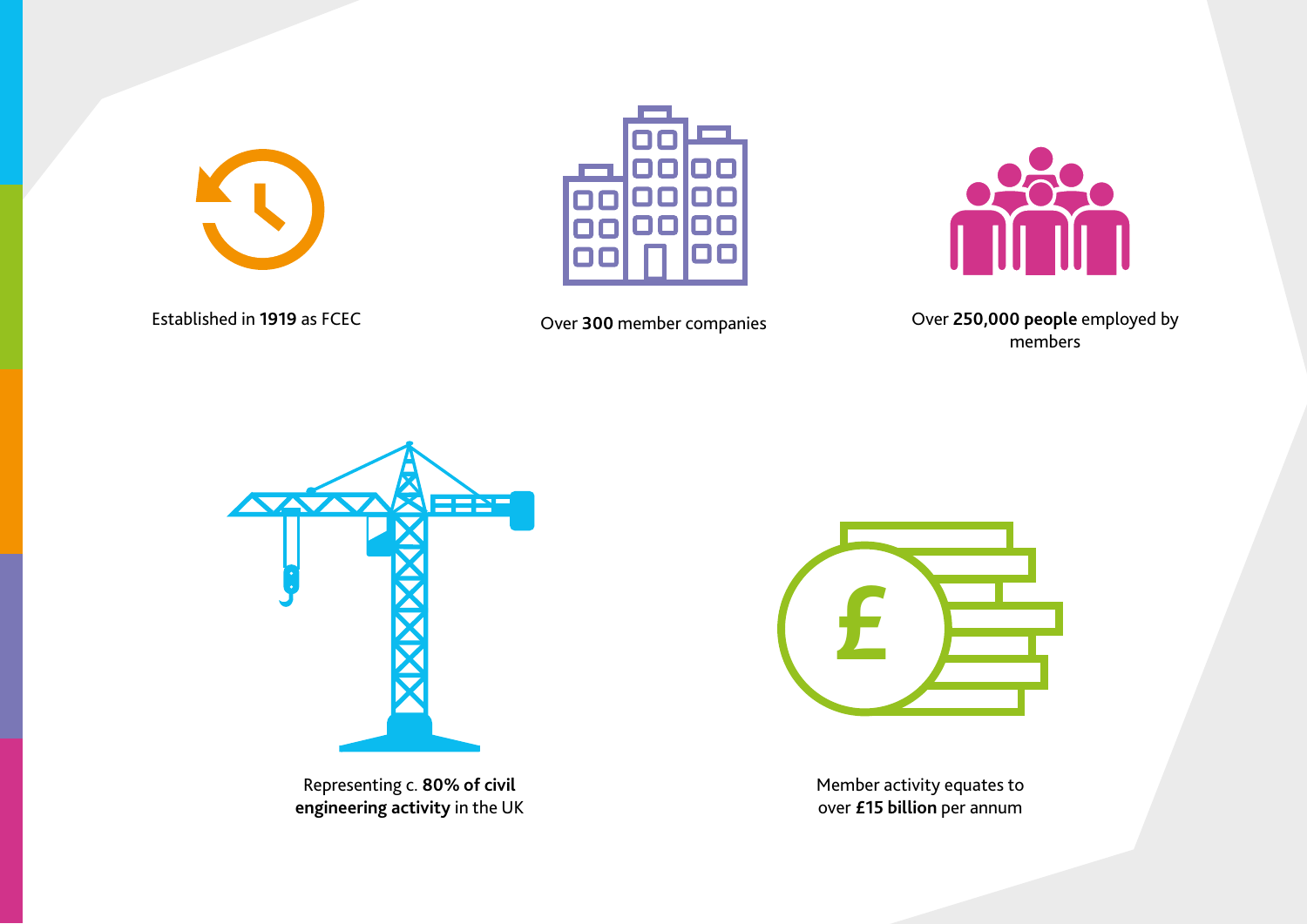

# **REGIONS & DEVOLVED NATIONS**

CECA members are supported by a network of six regional offices across England, a national office in Westminster, and offices in the devolved nations of Scotland and Wales.

CECA's regions and devolved nations are:

- CECA **Scotland**
- CECA **North West**
- CECA **North East**
- CECA **Yorkshire & The Humber**
- CECA **Wales**
- CECA **Midlands**
- CECA **Southern**
- CECA **South West**

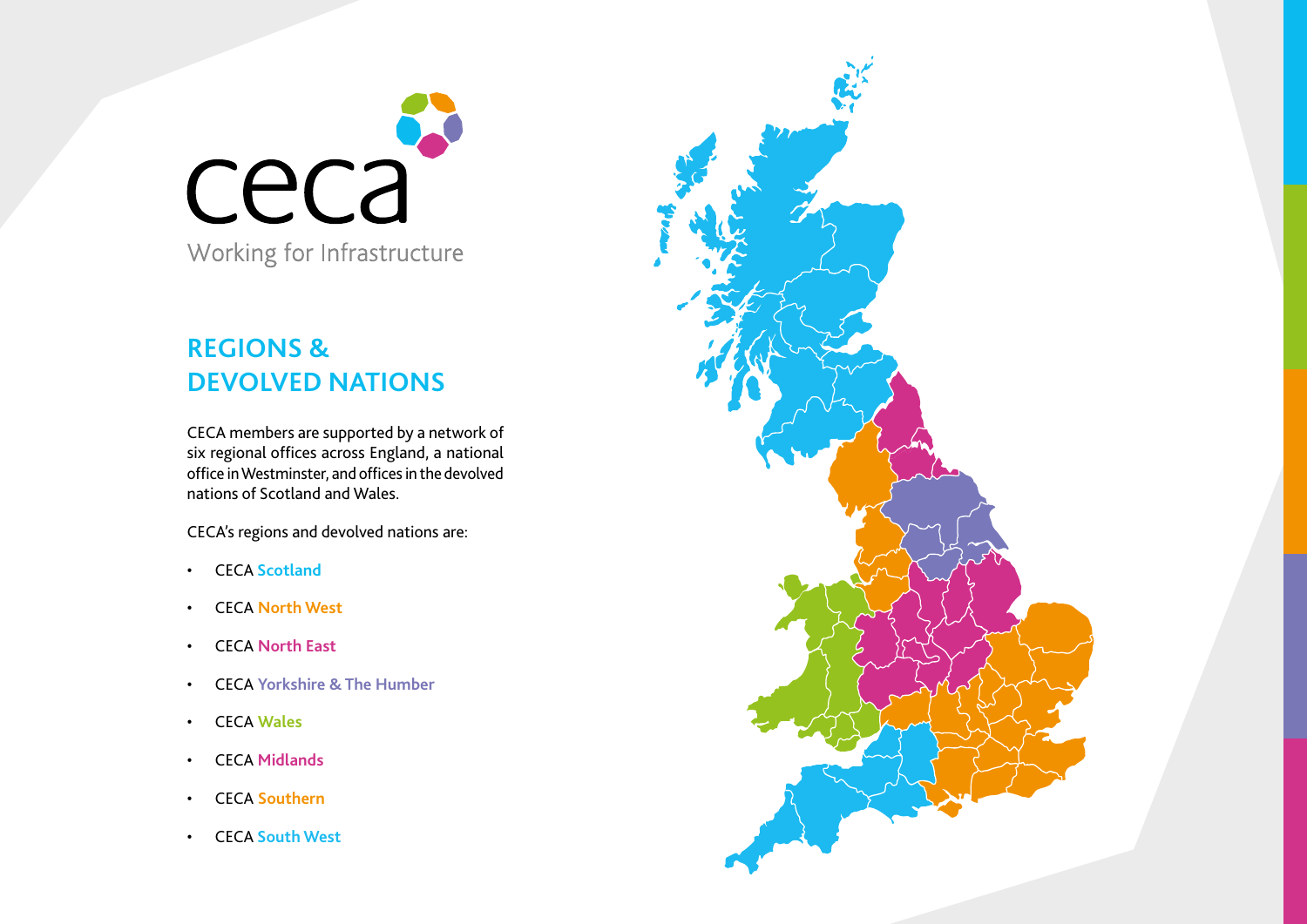# **CECA NATIONAL**

CECA's national office at the heart of Westminster provides an overview and influences government on behalf of members and the civil engineering industry. CECA (Scotland) and CECA (Wales) maintain close links with parliamentarians in the devolved administrations of Holyrood and Cardiff.

### Core priorities include:

### **Representation**

- We develop and maintain close relationships with clients, government and the media
- We promote members' expertise as widely as possible
- We ensure that government policy develops in a way that positively supports the interests of members
- CECA sits on the Construction Leadership Council & is represented on CIJC
- We meet regularly with elected politicians, as well as key opposition MPs, civil servants, and other industry stakeholders.

### **People**

- We work with organisations to ensure members have the best opportunities to benefit from available training funding
- We lobby to ensure both national and local governments take steps to address the skills gap, attract new entrants to our industry, and upskill the workforce
- We promote diversity through Inspiring Change conferences and awards
- We support the delivery of the industry's Fairness, Inclusion and Respect programme
- We support negotiations for the Working Rule Agreement and ensure CECA member companies are heard in negotiations at all levels of industry.

*Becoming a member of CECA connects civil engineering businesses to a brand that is trusted, strong, and influential.*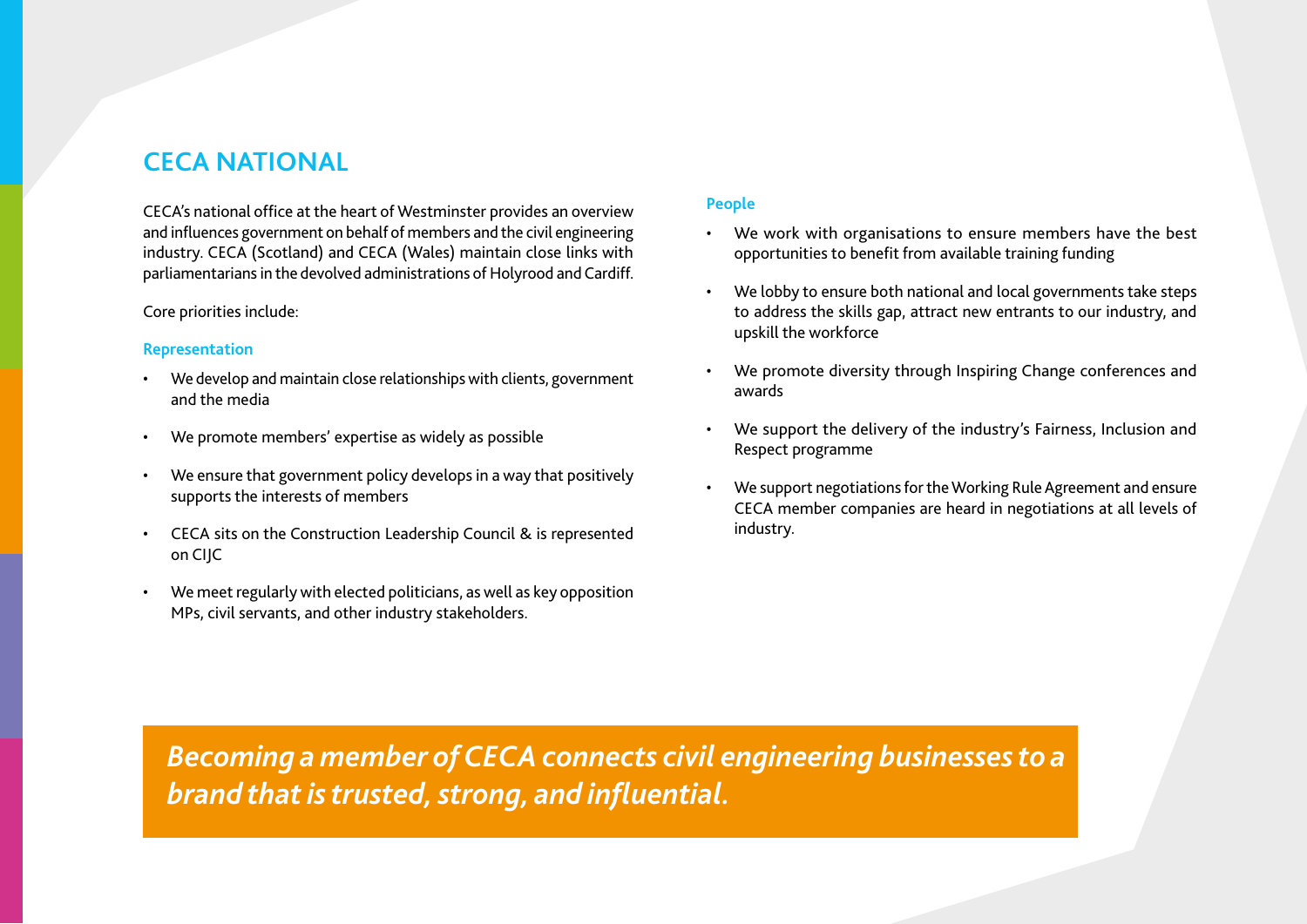# **Health & Safety**

- We are part of the Health & Safety Executive's Construction Industry Advisory Network (CONIAN)
- CECA's Health, Safety & Wellbeing Group lead the conversation in establishing the best standards across industry to the benefit of companies and their employees
- CECA, along with charities suh as Cancer Research and Mates in Mind, deliver the '*Stop. Make a Change*' campaign, which promotes industry stand downs to focus on health, safety and wellbeing in which hundreds of thousands of workers participate each year

# **Industry Issues**

- CECA supported and encourages the roll out of *The Construction Playbook*
- Procurement (including PQQs) is a key issue for CECA members. We work to develop policy to minimise bureaucracy and cost in establishing what 'good' looks like and encourage best practice across the supply chain
- We publish the CECA Blue Form, Schedules of Dayworks, and quarterly Workload Trends report, as well as a range of specialised policy reports
- We host 'meet the buyer' events with the largest UK and worldwide clients
- We deliver supply chain conferences for the highways, rail, water and power sectors
- We work in partnership with other trade bodies to identify and address emerging issues in the infrastructure sector and construction industry as a whole
- CECA advises its members on a range of technical issues on a bespoke basis
- We work with members to achieve net zero and reduce carbon emissions as efficiently as possible.





**1 SCOTLAND OFFICE**



**1 WALES OFFICE**



**1 LONDON OFFICE**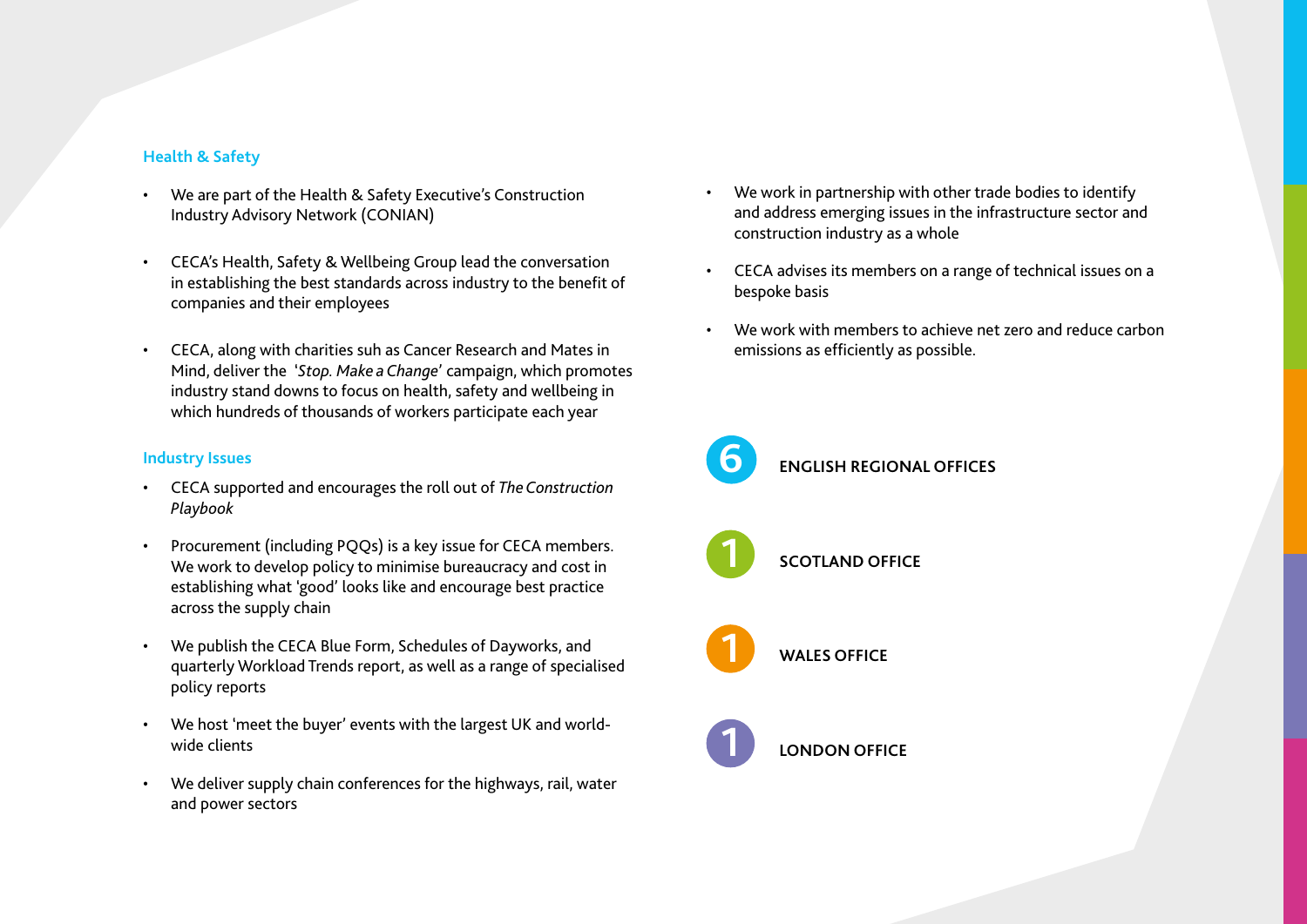

# **CECA MIDLANDS**

# **About CECA Midlands**

Our core and strategic work delivered through our London Office works with wider industry issues and addresses our members' priorities.

CECA Midlands' regional office services over 70 members located throughout the wider Midlands region. We bring a range of benefits and support to our valued membership at local level.

CECA Midlands delivers activities and events which provide business and social opportunities to enable members to network at a national and local level. We support your business every step of the way and deliver a vast array of services designed to give you the very best from your membership of CECA.



*"Being a member of CECA gives us access to high quality training for ourselves along withthe confidence that our supply chain have access to the same training that meets the needs of our sector. We also feel represented as one voice on industry issues and feedback to our clients through the collaborative approach we and our fellow members adopt. CECA is a members organisation that truly puts their needs at the heart of their operations" - Andrew Bradshaw, Commercial Director - Kier Highways*

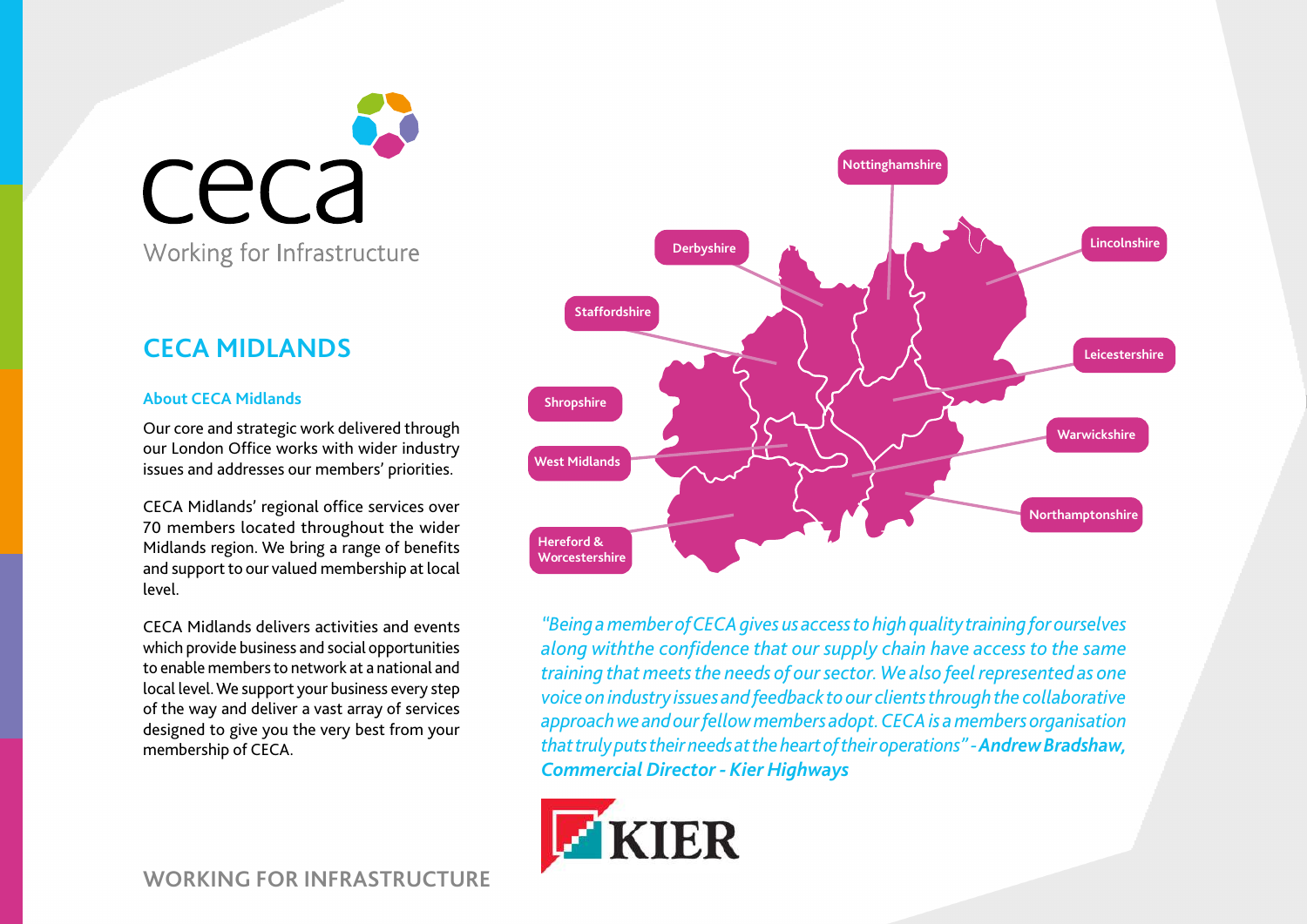

# **MEMBER BENEFITS**

**CLIENT LIAISON -** CECA is instrumental in arranging regular client liaison meetings with the most significant national and regional clients, including:



**TRAINING & DEVELOPMENT -** Free and subsidised schedule of courses, Management Development Programme, NEC Champion

**GROWING THE WORKFORCE -** Free careers events, work in schools, support apprenticeship programmes

**INDUSTRY GROUPS -** Rail, Environment, Health & Safety, Highways Maintenance, People & Development, and more

**EQUALITY & DIVERSITY -** Social Value Toolkit, Inspiring Change Conferences & Awards, FIR Programme

**ANNUAL DINNER & AWARDS -** An opportunity for your employees to be recognised and your business to shine

**NETWORKING -** Golf, race days, charity walks and more

**FREE HELPLINE -** Taxation, Contractual Advice, Employment Law issues, Health & Safety, Environmental, Technical

**FREE PUBLICATIONS -** Schedules of Dayworks, Blue Form, and more

**WEBSITE & SOCIAL MEDIA -** Company logo and link, Capabilities Directory Listing, social media support

**BRANDING - Use the CECA Brand which is strong, reliable and** influential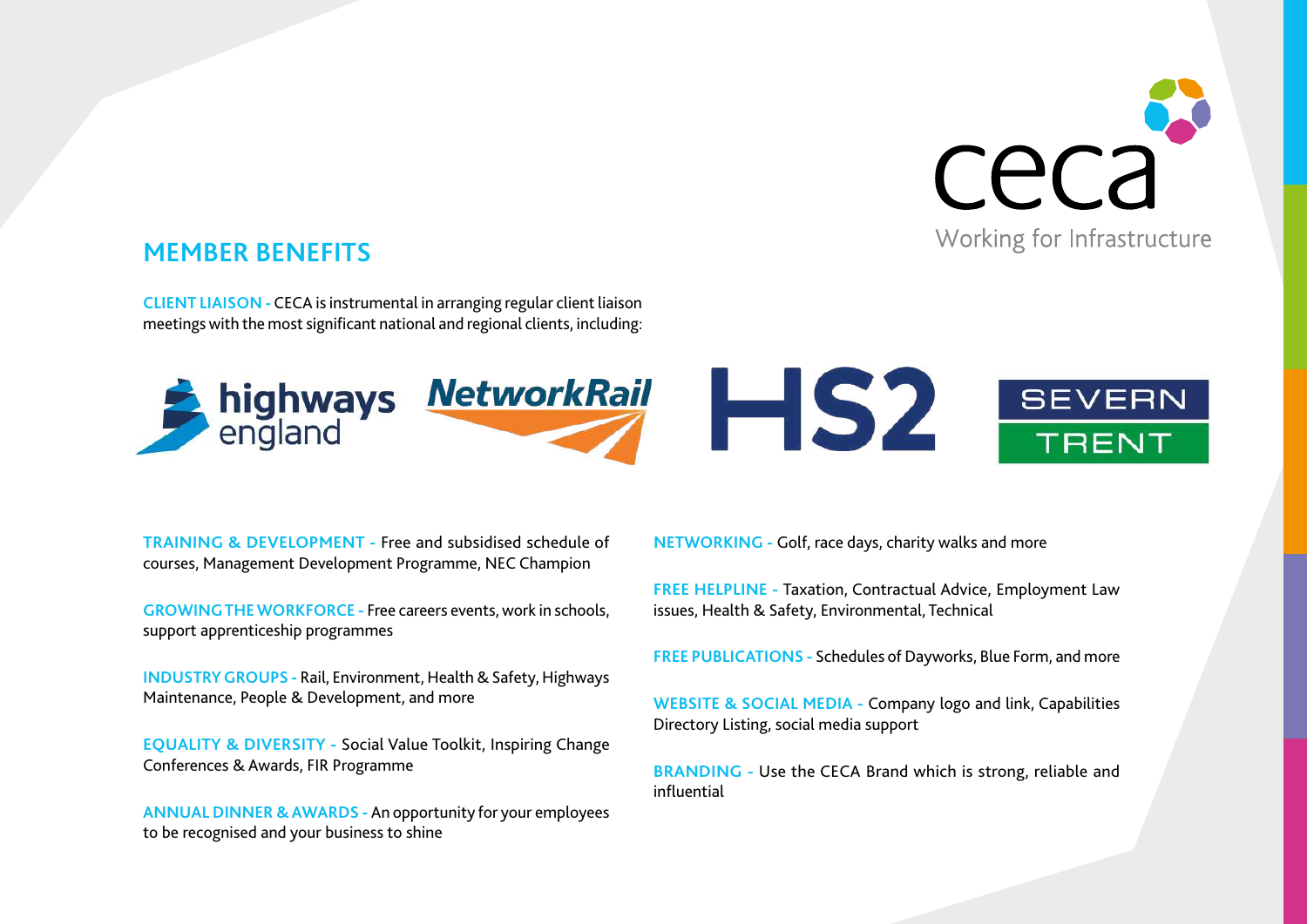# **WHY JOIN CECA?**

Being a CECA member connects civil engineering businesses to a strong brand and business network that is recognised as the voice of the infrastructure industry.

- CECA represents members' interests by raising their issues with Government, potential client organisations and stakeholders;
- CECA promotes the skills and expertise of members and the vital role the sector plays in the social, economic and environmental well-being of the UK;
- CECA provides the opportunity for member companies to meet and discuss industry issues with major clients and others who both influence workload and the manner in which the industry operates;
- CECA offers an array of Industry Specialist Groups which share best practice, innovation and encourage cross industry networking;
- CECA provides networking and business development opportunities in a formal and informal setting;
- CECA provides exceptional training and support for skills development much of which is delivered free of charge;
- CECA membership offers a free helpline which offers expert advice and guidance on issues such as, taxation, legal, contractual and employment law.



*"R&C Williams are proud to be part of the CECA brand assisting our great industry through training, Government policy support, major projects and influencing client direction for the past 20 years." -* **Mr N Drew, CEO - R&C Williams Ltd**

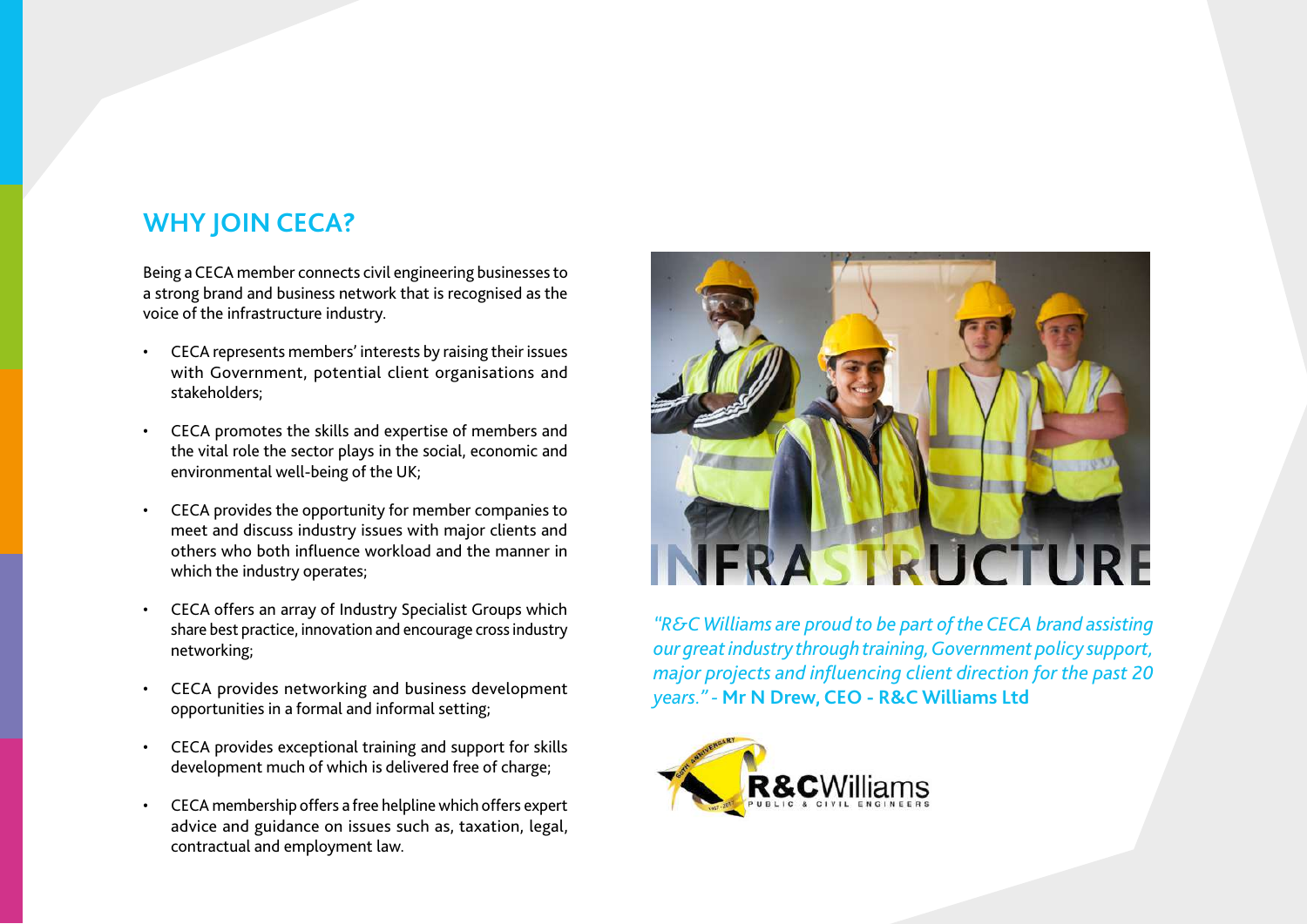





Transport Public



Fairness, Inclusion & Respect





Roads Water Highways



Environment Procurement Energy



Affairs





Rail Health, Safety & Wellbeing



Maintenance





Training & Development



# Legal Foundations



Coastal & Marine

# **CECA SECTOR GROUPS**

# **Open To All Members**

CECA runs a number of sector and issuespecific industry groups which meet regularly throughout the year.

If your company becomes a CECA member, you are entitled to join any or all of these groups to network, hear directly from HM Government, major clients in all sectors, and other high-level industry stakeholders, and engage in the work CECA does to improve the business environment for our members.

Recent speakers have included the Department for Transport, HS2, Network Rail, Highways England, Tideway, Yorkshire Water, Heathrow, Transport for the North, the Environment Agency, and many more.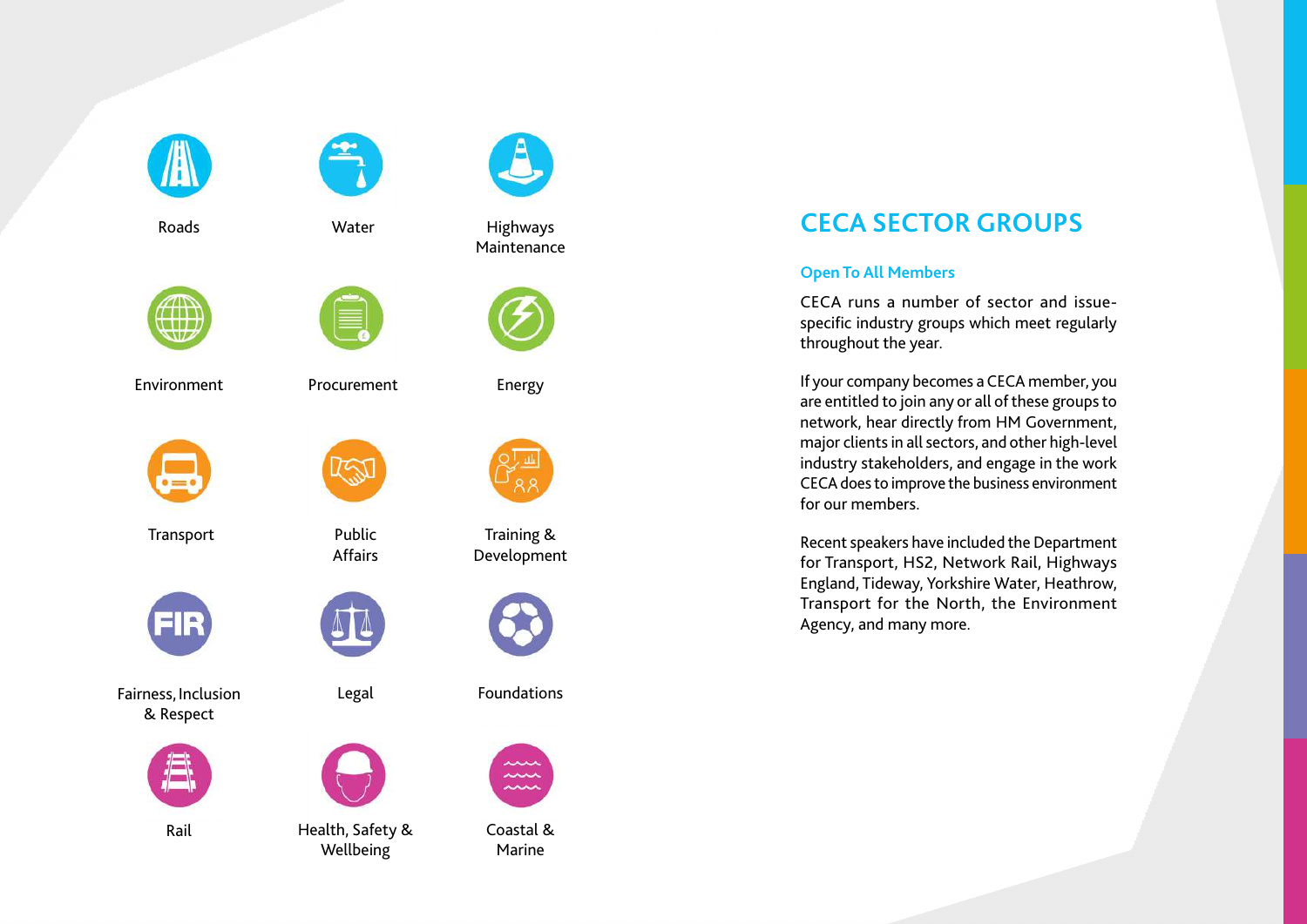# **HOW TO JOIN**

# **Membership has two defined routes; Full and Associate.**

Full members are deemed to be civil engineering contractors or have within their business profile an element of civil engineering activities as set out in the full member application form. Full membership provides access to the complete range of products, services and support available from CECA. Full CECA Midlands members where their work is geographically spread can also attribute a proportion of the subscription to an additional region/s so that they are able to access the local services of that region.

Associate membership application is open to companies who work in association or on the peripheries of civil engineering contracting and wish to contribute to the industry and exchange mutual understanding, knowledge and expertise. We welcome applications from well-intended companies however, the selection process is rigorous and associate members do not have similar access to services or rights as full members as explained below.

# **FULL MEMBERSHIP**

The CECA Midlands Council review the suitability of companies applying for Full Membership – their decision is final and without recourse. Companies applying to join CECA Midlands Ltd should meet the following expectations and adopt the generic Code of Ethics. The business should:

- Be registered as a Limited Company in England & Wales
- Be based or trade in the Midlands region (as set out on page 7);
- Have a minimum turnover of £500,000 of which a minimum £250,000 must be civil engineering activity (as set out on page 14);
- Have a financially sound track record during the last three years;
- Have in place a Health and Safety policy that meets the commitment to the CECA Health and Safety Action Plan and Strategy, or be willing to amend it so that it does ;
- Must be registered with CITB and pay levy in accordance with The Industrial Training Levy (Construction Industry Training Board) Order 2018 (full membership only);
- Be committed to raising the standards of civil engineering through being a member of CECA Midlands Ltd;
- Agree to the scrutiny of their application by the Directors and Council members;
- Agree to the Council decision without recourse.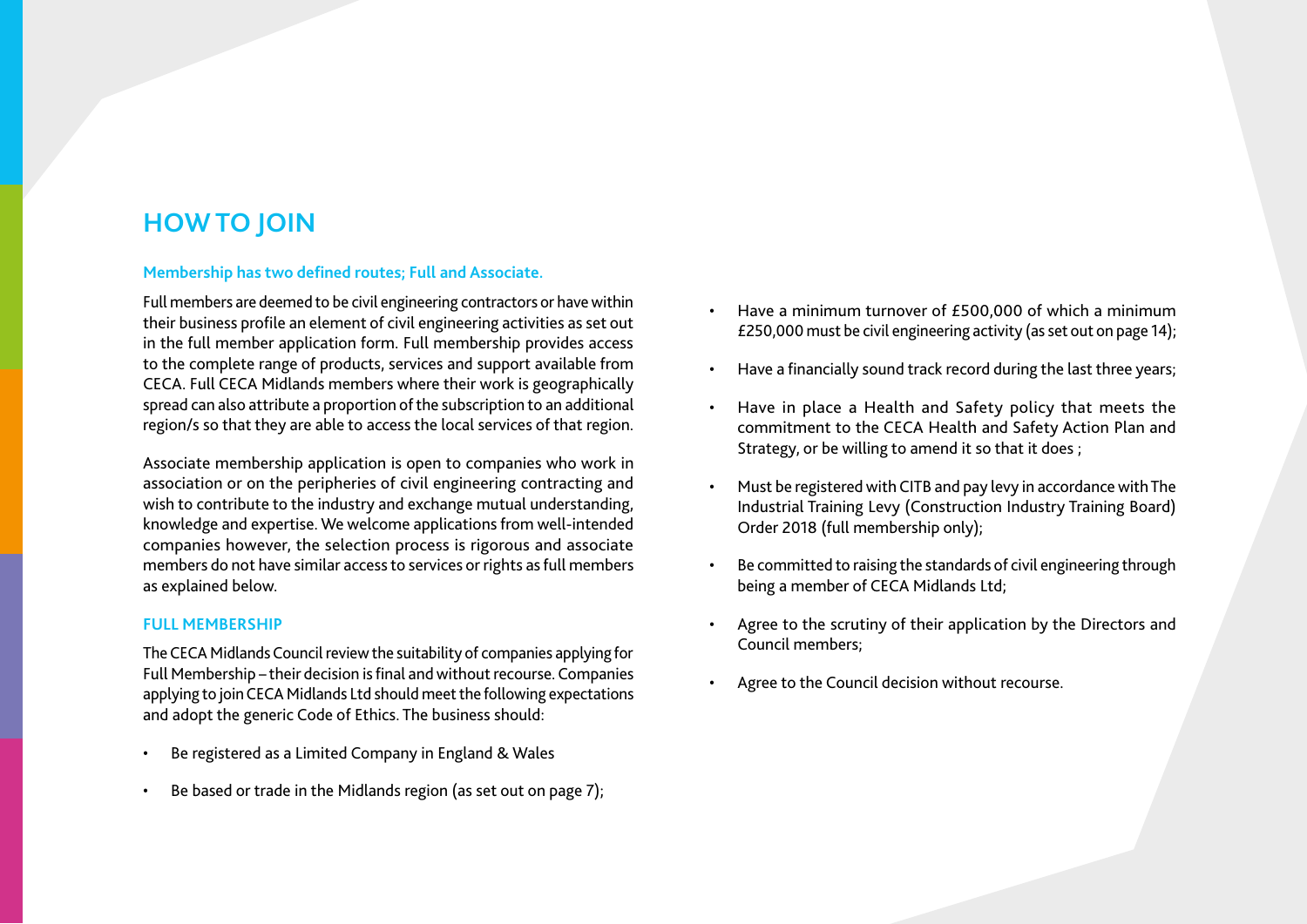# **ASSOCIATE MEMBERSHIP**

Companies applying to join CECA Midlands Ltd via the Associate Membership route should comply with the following criteria, terms and conditions and adopt the generic Code of Ethics:

- Be registered in the UK as a Limited Company
- Carry out business activities closely allied and supportive of the civil engineering industry
- Be based or trade in the Midlands region (as set out on page 7)
- Not eligible as a full member or have previously been a full member
- Have a financially sound track record during the last three years
- Be VAT Registered
- Be aware of the CECA Action Plans and Strategies
- Comply with Competition Law requirements
- Be aware and adopt where possible of the CECA Code of Ethics
- Hold relevant policies and be legally compliant
- Associate Membership will not have any right to vote on, influence or amend existing constitutional matters, the operations or policies of the Association
- Associate Members will be encouraged to contribute to and benefit from the mutual exchange of information and expertise with CECA Members
- Associate membership must not be regarded as a platform for access to full members for marketing purposes. Any Associate Member exploiting membership for such purpose i.e Brand Endorsement may have membership terminated
- Input and initiatives by Associate Members in the furtherance of Health and Safety and Welfare, Environmental and Technical developments will be encouraged and supported
- Associate Members will not be able to attend Client Liaison events but will be entitled to attend and participate at other events, such as Annual Dinners, Awards, Golf Days, etc.
- Associate Members will not be eligible to join CECA Midlands Council
- Membership is restricted to the Midlands region
- Agree to the scrutiny of their application by the Directors and Council members
- Agree to the Council decision without recourse.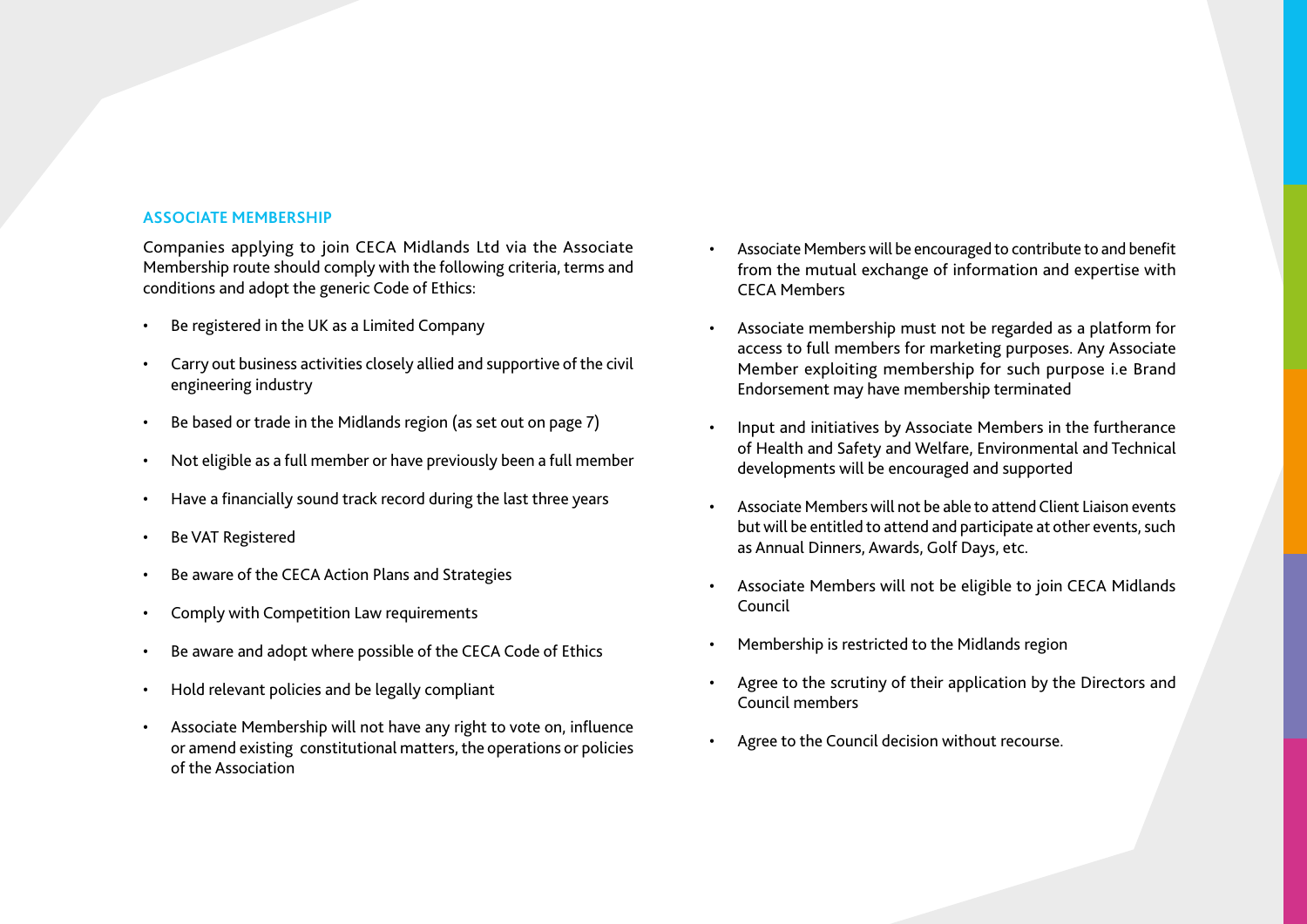# **CODE OF ETHICS**

We maintain a code of ethics that we expect our members to comply with; these have been written by our members and endorsed by our our Board of Directors and Council Members. These are that members should:

- Acknowledge the advantages of trading relationships being conducted in a fair and transparent manner;
- Recognise the confidence that is engendered by collaborative working by all members of the supply chain, together with the promotion of a culture of mutual trust, which benefits all participants and the client;
- Treat their own supply chain fairly & equitably by choosing and negotiating forms and conditions of contract with equal treatment for all, and which identify, assess and allocate risk fairly;
- Commit to ensuring that all payments for work undertaken throughout the supply chain, are paid when due;
- Provide and maintain a safe working environment for all, taking account of the CECA Health and Safety Action Plan and Strategy;
- Undertake any project with a responsible attitude toward the environment, the local neighbourhood and sustainability issues;
- Endeavour to meet the CECA aspiration of a 100% fully qualified workforce;
- Will work with, and provide sufficient and accurate information to, supply chain partners in an open, fair and collaborative manner:
	- promoting the benefits of team-working;
	- establishing clear and effective lines of communication;
	- providing and encouraging early involvement of relevant supply chain partners to discuss client requirements and identifying solutions;
- Will work together to deliver projects in accordance with an agreed programme within time, budget and standards of quality by sharing information on progress and establishing systems for monitoring and reporting performance.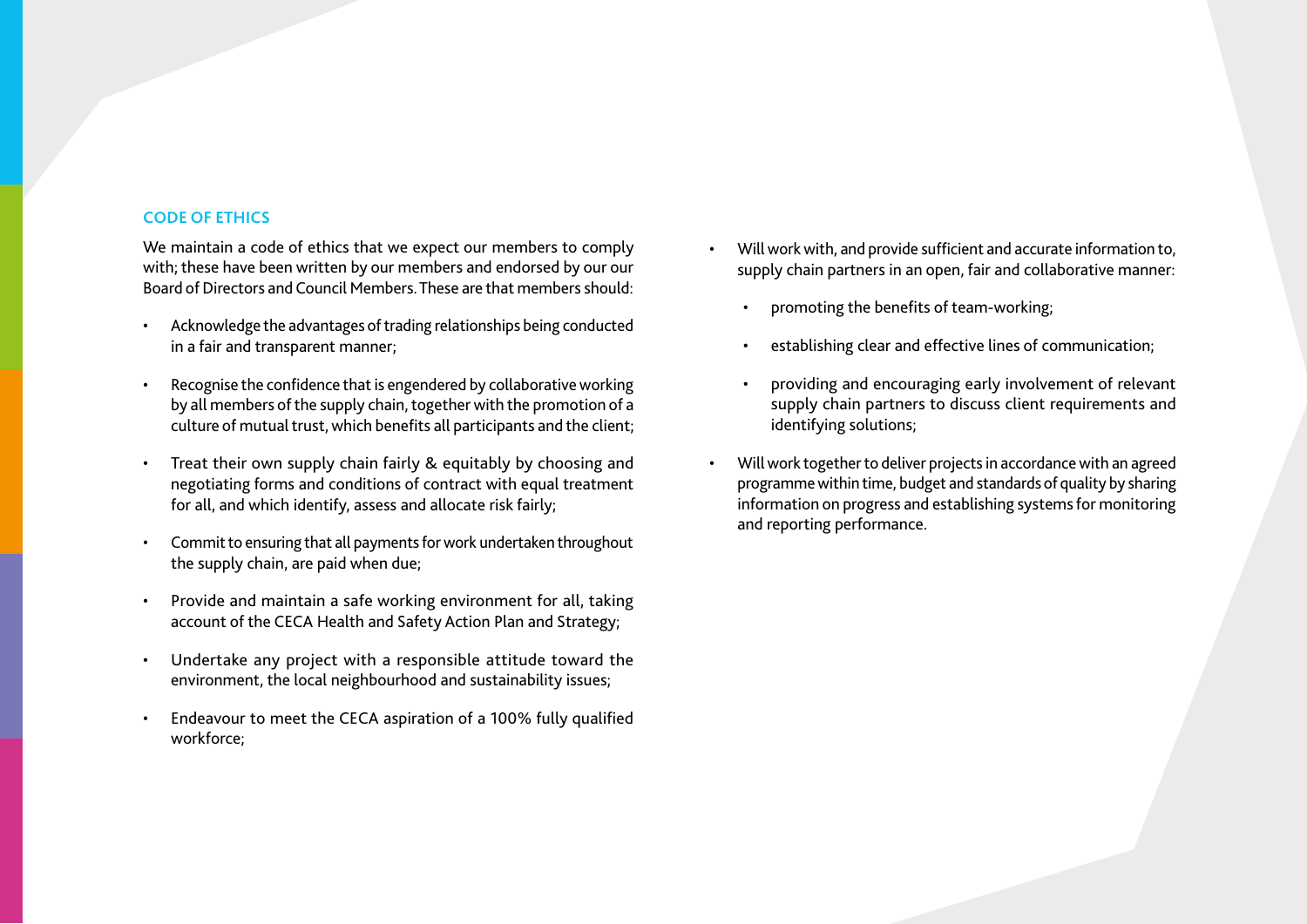### **NEXT STEPS**

Whether you are wishing to join us as a Full or Associate member or just want to find out more then please contact the CECA Midlands office for more information – we are always happy to hear from you.

### Call: **01746 762657**

Alternatively, you can complete the enclosed application form and send it to us with you accompanying supporting documents. Application must be made by a senior member of the organization. Electronic versions are available for download at [www.ceca.co.uk/midlands](http://www.ceca.co.uk/midlands) or alternatively e-mail [admin@cecamidlands.co.uk](mailto:%20admin%40cecamidlands.co.uk?subject=CECA%20Midlands%20membership%20enquiry).

### **SUBSCRIPTION**

Membership runs from January - December each year.

**Associate Membership** is a fixed fee at £1200 + VAT per region.

**Full membership** is different in that it is collected in a fair and equitable manner to reflect the size and turnover of each member. Where members can prove that they are operational in other regions the single subscription can be apportioned internally by CECA so no additional fee is required. Maximum fee-paying members get automatic CECA coverage across the UK.

The turnover is derived from the annual turnover from the company's last set of audited accounts for civil engineering activities as defined below:

*Roads, Bridges, Drainage, Sewerage, Sewage Works, Piling, Sheet Piling, Foundations, Coastal Defence/ Protection, Marine Engineering, Bulk Earthworks, Remediation, Highway Maintenance, Surfacing, Telecommunications, Ducting & Cabling, Pipelines, Pumping Stations & Mains, Rail, Private Sector Infrastructure & Groundworks, Reinforced Concrete Structures, Tunnelling, Pipe Jacking, Cofferdams and Caissons and Specialist Civil Engineering Services.* 

### **Bands and membership fees:**

Turnover up to £2.7m - £1200 Fixed Fee

Turnover Between £2.7m - £66.7m – Calculated at 0.045%

Turnover Above £66.7m - £30,000 (Maximum fixed fee – UK coverage)

*\*Please note a 6 month notice period is required from any member wishing to terminate membership.* 

*For more information please contact Dawn Karakatsanis, Regional Director, CECA (Midlands) Ltd, on 01746 762657 or e-mail dawnk@cecamidlands.co.uk*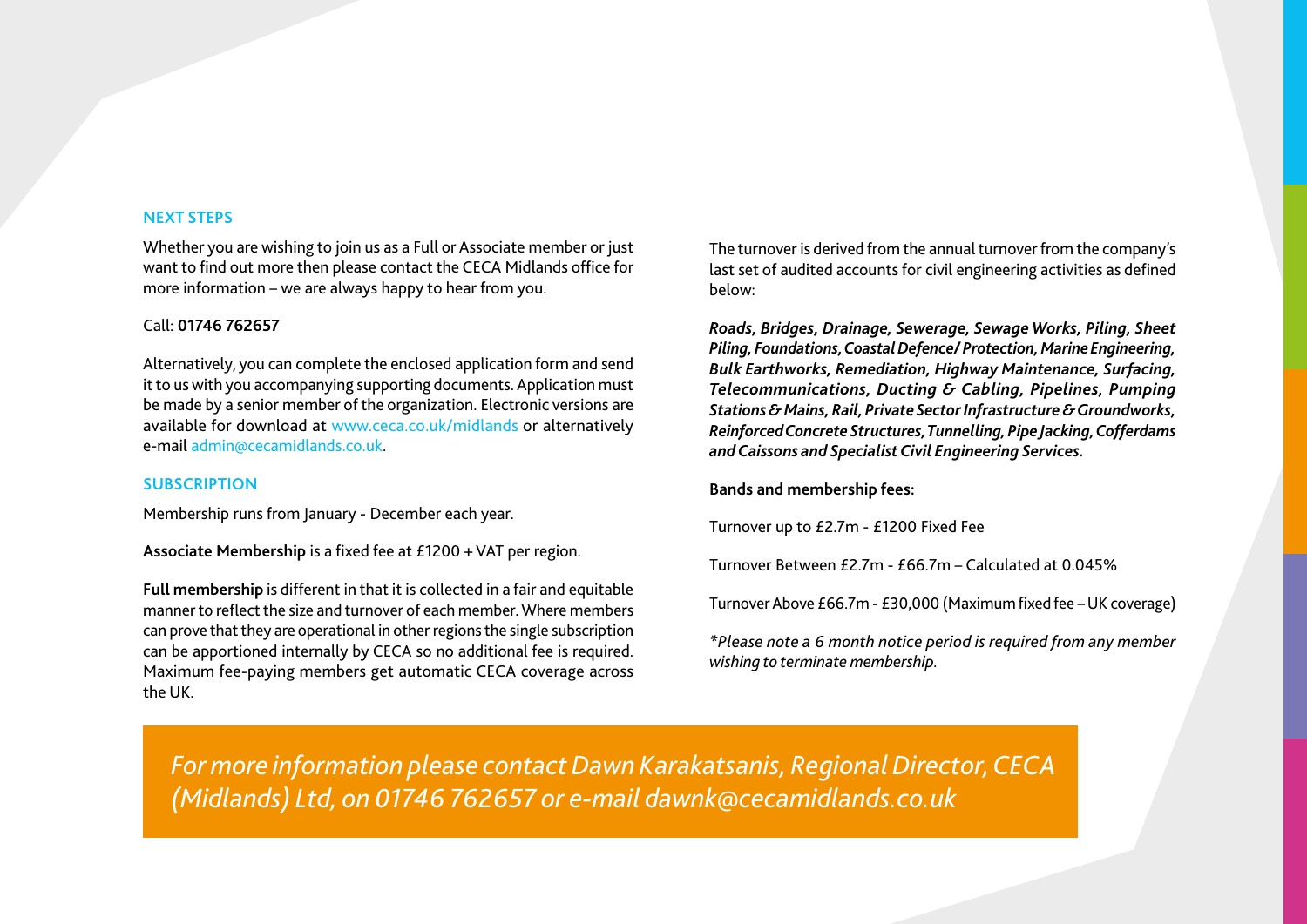